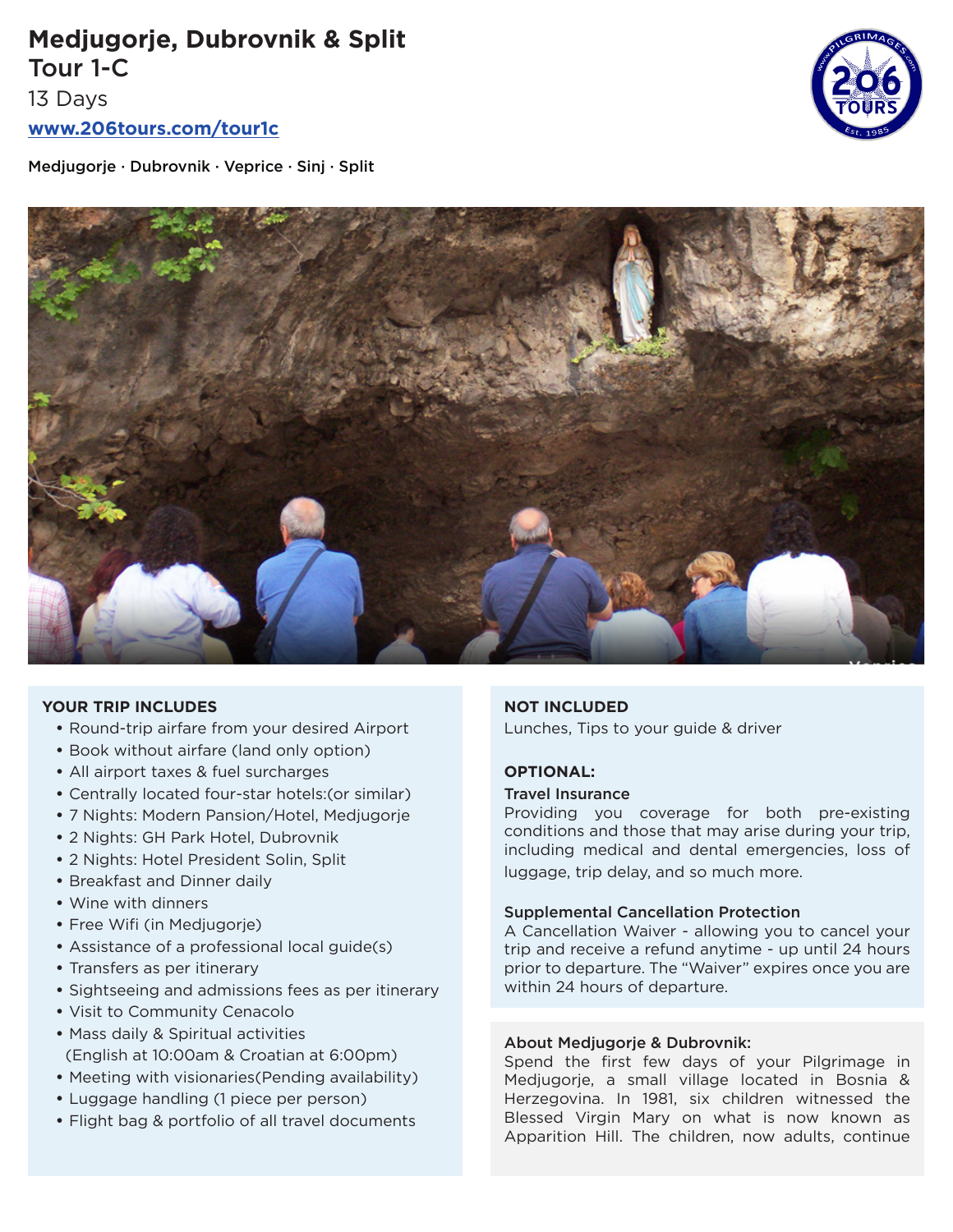to see her along with the many Pilgrims who climb Apparition hill to witness and worship every evening. Since 1981, 40 million people have visited the now popular Pilgrimage site. In 2018 Pope Francis appointed Archbishop Henryk Hoser the "Apostolic Visitor" to Medjugorje in steps to officially recognize Medjugorje as a sacred Catholic site. While sightseeing in Dubrovnik, visit St. Blasius Church to appreciate the Baroque architecture and the Domincian and Franciscan monasteries. Complete your Pilgrimage in the "Pearl of the Adriatic" and explore the Old Town where you will enjoy Dalmatian delicacies and wines. About the Six Medjugorje Visionaries

### **ITINERARY**

#### Day 1: Depart for Medjugorje

Make your way to your local airport, where you will board your overnight flight. Your meals will be served on board.

#### Day 2: Arrive Medjugorje

Upon arrival in Europe, change gates to board your short connection flight to either: Dubrovnik, Split, or Sarajevo airport. Upon arrival, collect your luggage in the baggage claim area, and continue to the arrival's hall, where you will be greeted by a tour guide and/ or driver, who will take you on the 2.5 hour drive to the village of Medjugorje. Enjoy dinner before retiring for the evening.

#### Days 3 to: Experiencing Medjugorje

The most beautiful features of Medjugorje are its simplicity and peace. While in Medjugorje, you may experience your faith grow, and share in the faith journey of pilgrims from all over the world. A local guide will accompany your group throughout your stay in the village.

Some activities that will accompany you in your spiritual journey:

Attend Daily Mass: Each morning at 10:00 AM, your group will assemble at St. James Church for Mass (English-Speaking). At the end of each Mass, regardless of language, there is a blessing of the religious articles that you have with you.

On Feast Days, and Sundays: English Mass is at 12 PM.

Climb Apparition Hill: This mountainous hill is where the visionaries first encountered Our Lady. At the base of this hill is a Blue Cross, where it is said Our Lady appeared to the children while they hid from the communist police in the early days of the alleged apparitions. While climbing, your group is invited to recite the Rosary, pausing five times for each decade of the Rosary. At the top of the hill, you will witness the exact location of the first alleged apparition of

Our Lady to the visionaries, and enjoy private time for prayer.

Climb Mt. Krizevac (Cross Mountain): In 1933, the villagers built a 30' high cross atop a mountain to commemorate Jesus' passion and death on the cross. Your group will have the opportunity to climb this mountain, and venerate that very cross. While climbing, your group is invited to pray the Stations of the Cross (to meditate on Jesus' suffering Road to Calvary), pausing fifteen times for each Station.

Apparitions: Each evening at 5 PM or 6 PM (depending on daylight savings time), your group will join the villagers and fellow pilgrims of Medjugorje in saying the Rosary, as all anxiously await the alleged arrival of Our Lady to the visionaries. Following the apparition, at 5:40 PM (6:40 PM during Daylight Savings Time), feel free to stay at St. James Church and attend the Croatian Mass. Following the Croatian Mass, there is a Blessing of the Sick.

Adoration of the Blessed Sacrament: Our Lady has always called us to be close to her Son. For this, you will have the opportunity to adore the Blessed Sacrament at the altar outside of St. James Church. Adoration is held on Tuesdays and Saturdays; Veneration of the Cross is held on Fridays inside the church. Additionally, there is an Adoration Chapel on the grounds of St. James Church, where Adoration is held in the afternoon hours.

Meetings with the Visionaries: Pending their availability, your guide will arrange meetings with the visionaries at their homes.

Visit to the Community of Cenacolo: You will have the opportunity to visit the community of Cenacolo, founded by the Sisters of Charity, for young men and women who have taken a wrong path and are on the road to recovery. You will be able to listen to their inspirational words about their journeys back to Jesus Christ.

Prayer at the Statue of the Risen Christ: The bronze statue of the Risen Christ is located on the grounds of St. James Church. Many pilgrims sit and pray on the benches surrounding this peaceful statue. This statue miraculously seeps droplets of water at all times of the day, out of Christ's right knee.

### Day 9: Medjugorje – Dubrovnik

After breakfast, you will transfer to Dubrovnik. Upon arrival in this city fronting the Adriatic, you will be able to spend the afternoon at your leisure. Feel free to walk to the Old Town, also known as the Pearl of the Adriatic. This evening, you will have dinner at a typical Dalmatian restaurant that serves local delicacies and wines.